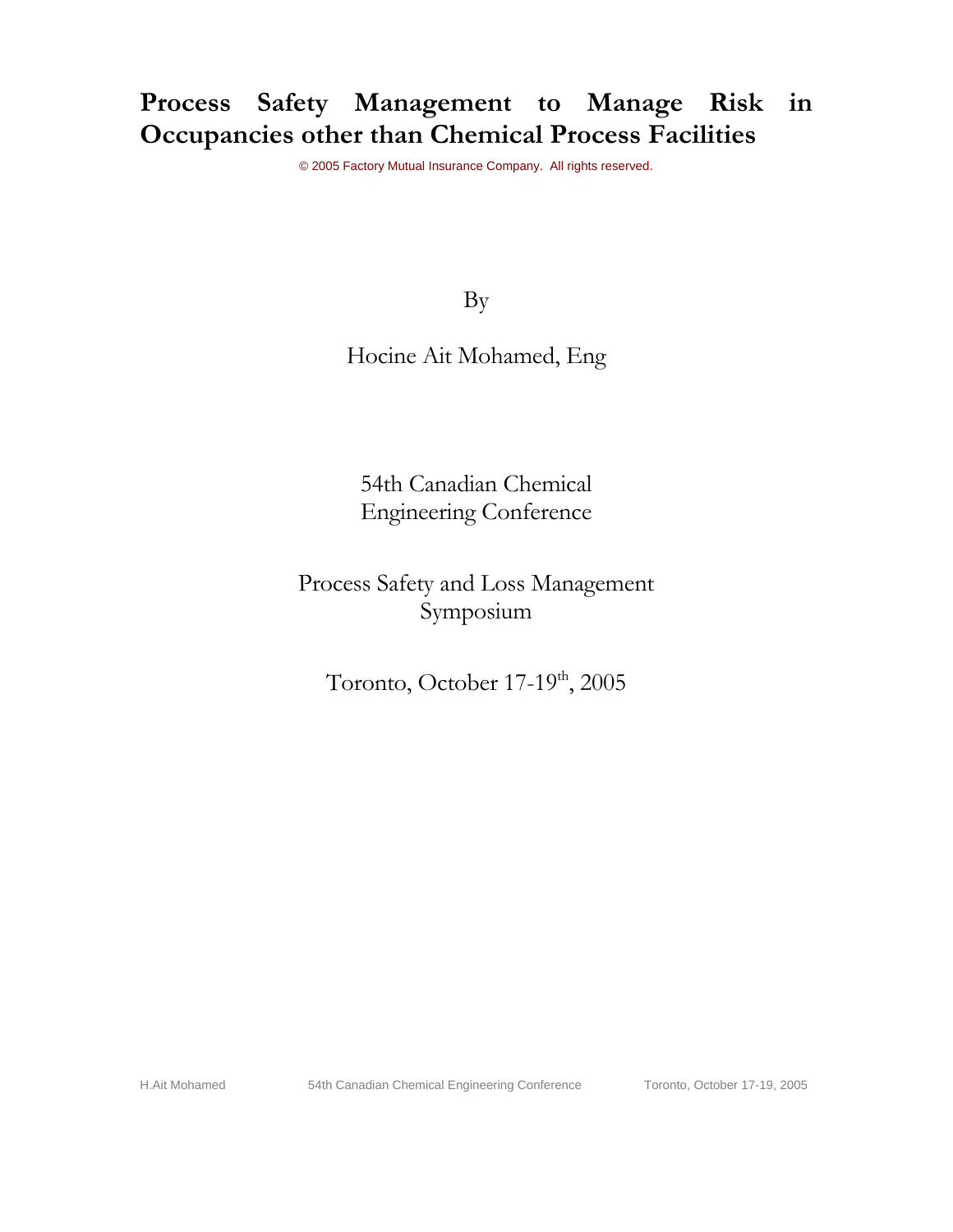

## **Process Safety Management to Manage Risk in Occupancies other than Chemical Process Facilities**

**Hocine Ait Mohamed1** 

#### **ABSTRACT**

Process Safety Management (PSM), as a loss prevention management system, has been used for many years to limit and control risks in the chemical process industries (CPI). Losses at chemical and petrochemical facilities are characterized by high energy fire and explosions, which, in many cases, have received large press coverage. Most CPI fires and explosions happened in organic hydrocarbon processes originating from mechanical integrity failures. Mineral, metallurgical refining, and pulp and paper processes, on the other hand, feature seemingly benign and often non-combustible chemicals. Corrosion in acid plants, and physical explosions of digesters, autoclaves, and black liquor recovery boilers have been more common than fires or combustion explosions.

This paper presents case studies of incidents in several non-chemical occupancies and efforts made by some companies in eastern Canada to incorporate elements of PSM as a tool for loss prevention and risk management.

#### **INTRODUCTION**

The chemical, pulp and paper, and mineral processing industries are capital intensive, labor intensive, and are heavy users of natural resources. There are many methods to manage risk in these industries. Risk can be transferred through insurance, it can be eliminated by abandoning a high risk process, or it can be managed and minimized by a more thoughtful, *systematic* approach.

According to a report by L.J. Moore<sup>2</sup>, losses in the chemical processing (CPI) and metallurgical refining are often characterized by failures of mechanical systems that release high energy flammable, toxic or corrosive materials. In conventional industrial plants, hazards usually can be observed visually and evaluated according to established, prescriptive exposure-identification procedures and guidelines. Due to the nature and complexity of the CPI, metallurgical refining, and pulp and paper occupancies, most potential loss exposures or event scenarios are not discovered readily through the usual field methods and intuitive techniques. This can only be done by a systematic approach using Process Safety Management (PSM).

1. Engineering Specialist – Montreal SCR Coordinator, FM Global, 600 De la Gauchetiere, Montréal, Québec H3B 4L8, CA.

H.Ait Mohamed 54th Canadian Chemical Engineering Conference Toronto, October 17-19, 2005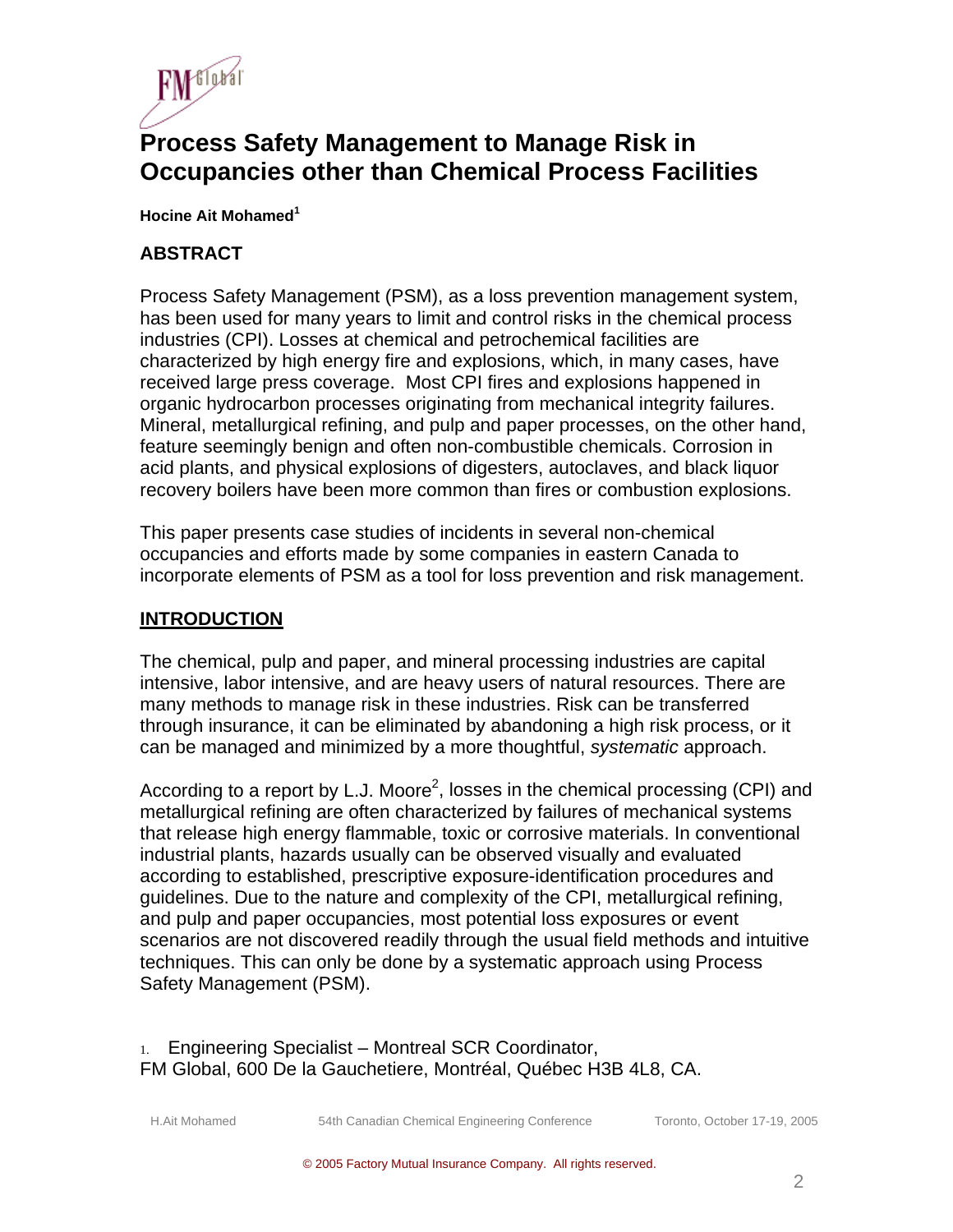

### **Process Safety Management (PSM)**

The interaction of reactive chemicals under normal or abnormal conditions cannot be evaluated without focused hazard analysis and full understanding of the chemistry and process conditions. These hazards can be managed through an established and comprehensive program that integrates technology, procedures and management practices. PSM has proven to be an effective system whereby safety and loss prevention programs can be developed, monitored, and measured for performance under a single program. Process Safety Management helps and has helped prevent and minimize the size of loss.

Earliest PSM efforts started in Europe in the 1960s. It got larger application following significant incidents and passage of the European Economic Council's (EEC) Directive 82/501/EEC (also known as the "Seveso Directive"), with revisions in 1997 known as "Seveso II".

Application of PSM in the United States was limited to a few progressive chemical companies until the Occupational Safety and Health Administration (OSHA) rule "Process Safety Management of Highly Hazardous Chemicals" (29 CFR Part 1910) was promulgated in 1992 to further the Clean Air Act Amendments of 1990. This law was passed following publicity from a series of severe fire and explosion incidents.

Canada has no formal or mandatory PSM regulations and instead relies on highhazard industries to voluntarily regulate themselves through chemical trade organizations and programs, such as Responsible Care. These voluntary programs have key elements inherent in a PSM program. Until 1999, the Major Industrial Accidents Council of Canada (MIACC) brought together representatives from the Canadian industrial sectors for the purpose of reducing the frequency and severity of major industrial accidents $8$ . MIACC has initiated programs, such as Partnerships toward Safer Communities, Process Safety Management, and the Ideal Emergency Response System (ER2000)<sup>5</sup>. Presently, the Process Safety Management Division, part of the Canadian Society for Chemical Engineering (CSChE) is a continuation of work started in 1990 under MIACC. More information can be obtained in the division website: http://www.cheminst.ca/divisons/psm.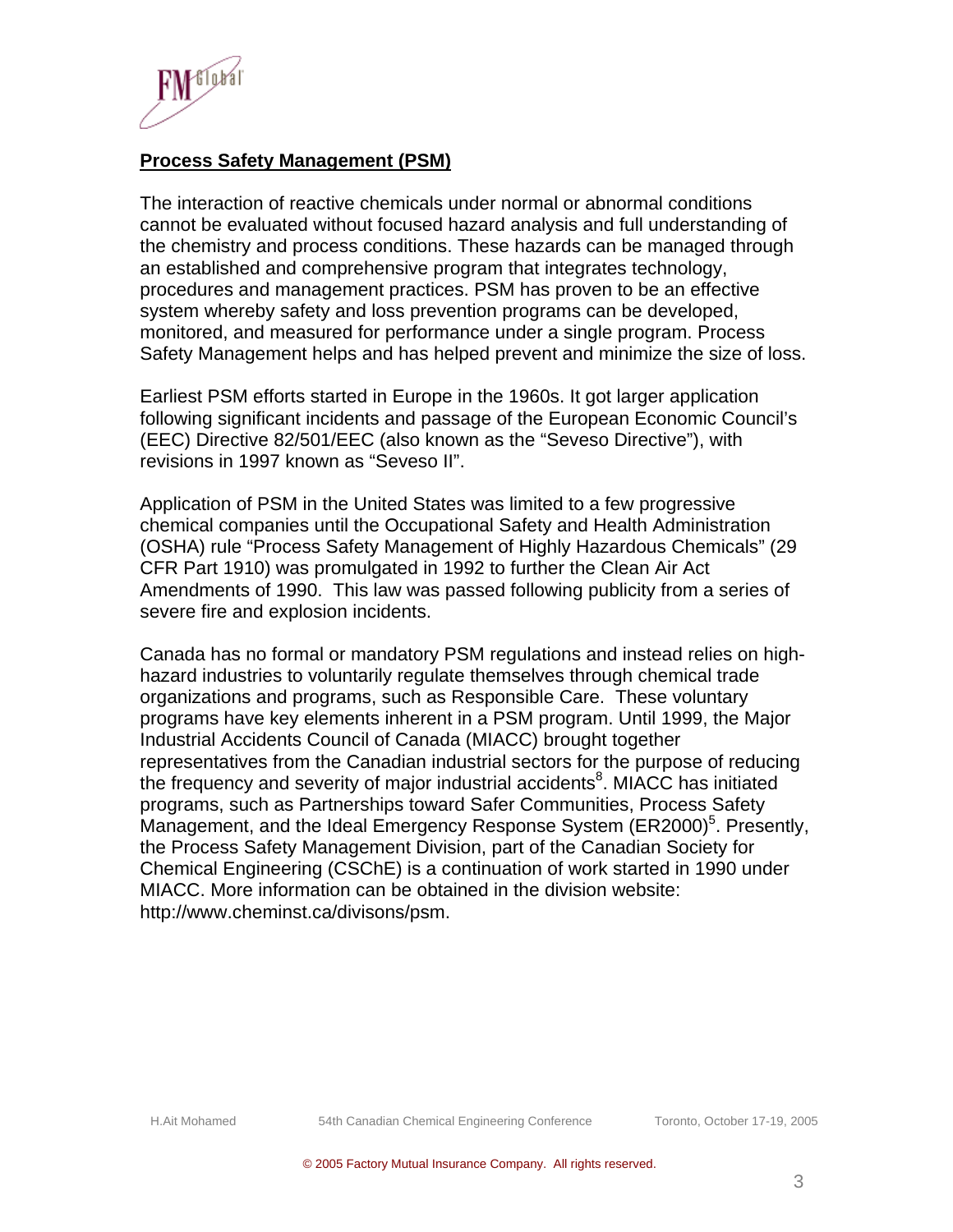

An effective Process Safety Management program will include:

- Accountability
- Process Safety Knowledge
- Process Hazard Reviews
- Process Risk Management
- Mechanical Integrity
- Management of Change (MOC)
- Incident Investigation
- Training of Personnel
- Contractor Oversight
- Emergency Response Planning
- Audits and Documentation
- Standards, Codes, and Laws

Three incidents in mineral, chemical, and pulp and paper industries are presented in this paper. The objective is to show that contributing factors are due to a lack of or a breakdown in Process Safety Management, regardless of the occupancy.

## **INCIDENT CASE STUDIES**

Three case studies are abstracted to demonstrate root cause failures in process safety management.

#### *Mineral Processing:*

#### **Case Study No 1:**

#### Summary of the incident

On July 5, 1999, an explosion occurred at the Gramercy Works Plant operated by Kaiser Aluminium and Chemical Corporation in Gramercy, Louisiana, injuring 29 persons, as reported by US MSHA (1999). The plant processed bauxite ore into alumina using the 'Bayer Process', which involves the caustic leaching of bauxite at elevated temperature and pressure. The plant processed about 9000 tons of bauxite ore each day, producing 3200 tons of alumina.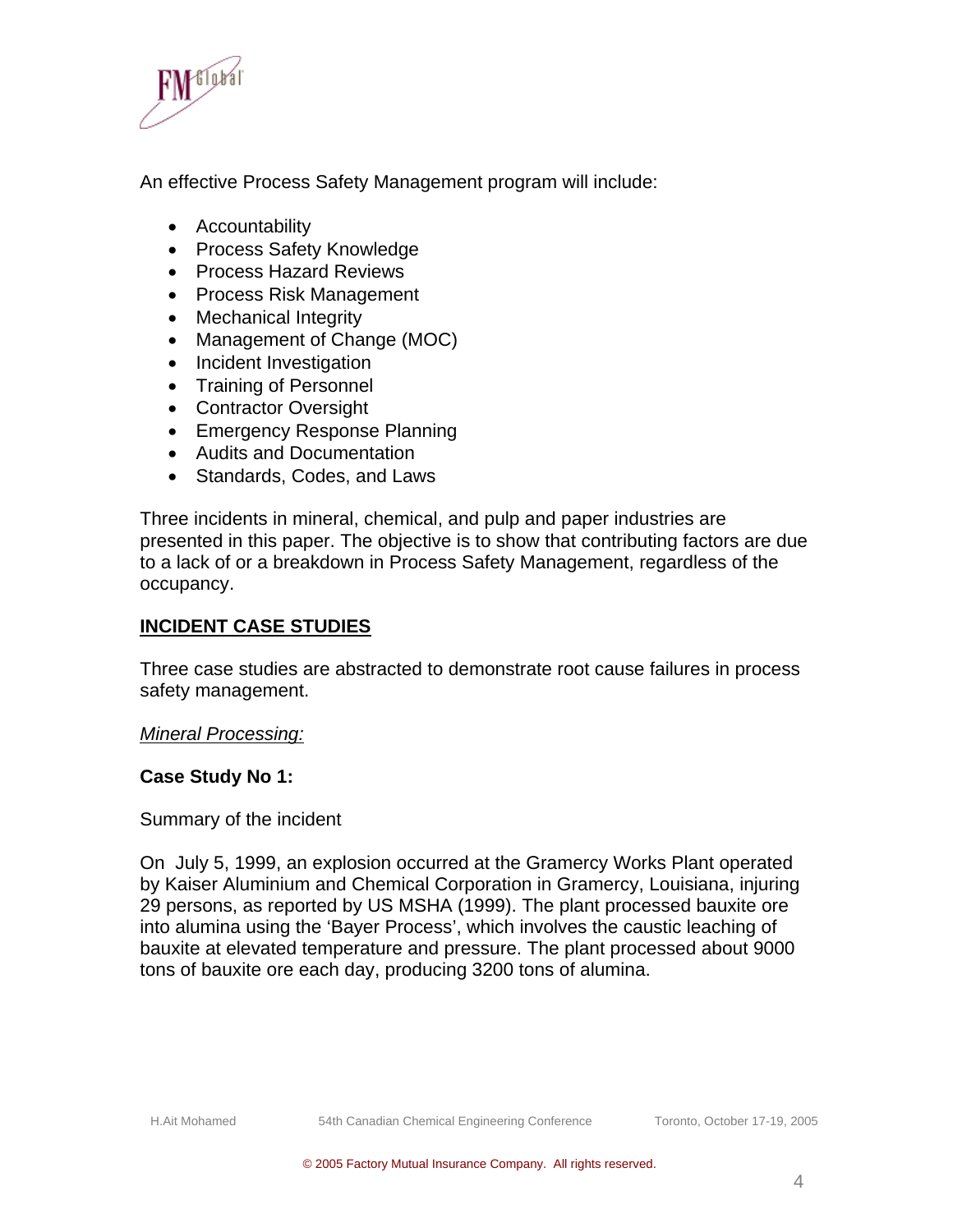

An unplanned electrical power failure occurred approximately 34 minutes before the explosion. This caused all electrically powered processes to stop, including slurry pumps. Gas-fired boilers continued to deliver high-pressure steam to pressure vessels in the digestion area. Many relief valves failed to function because they were shut off and some relief piping was clogged with scale. An explosion occurred in several vessels. There were no combustible liquids and no fires resulted. The pressure wave from the exploding pressure vessels destroyed the plant. It took almost two years to rebuild.



Photo of damage to bauxite plant following pressure vessel failure.

Mine Safety and Health Administration (MSHA) Investigators determined that the explosion occurred as a result of a build-up of excessive pressure within vessels in the digestion area and the subsequent rupture of the vessels. Rupture of the vessels exposed the superheated liquid contents to atmospheric pressure resulting in a boiling liquid expanding vapor explosion (BLEVE).

During the MSHA investigation, it was determined that:

- the pressure relief safety system installed to relieve excessive pressure in several flash tanks was inoperative;
- sections of the pressure relief piping designed to vent excessive pressures for the digestion flash tanks were partially blocked, and, in at least one case, was totally blocked with scale;
- the mine operator routinely allowed the digestion process to be operated while pressure in one or more pressure vessels exceeded the design capacity intended by the manufacturer; and
- digestion operators had not been adequately trained in the safety and health aspects and safe operating procedures.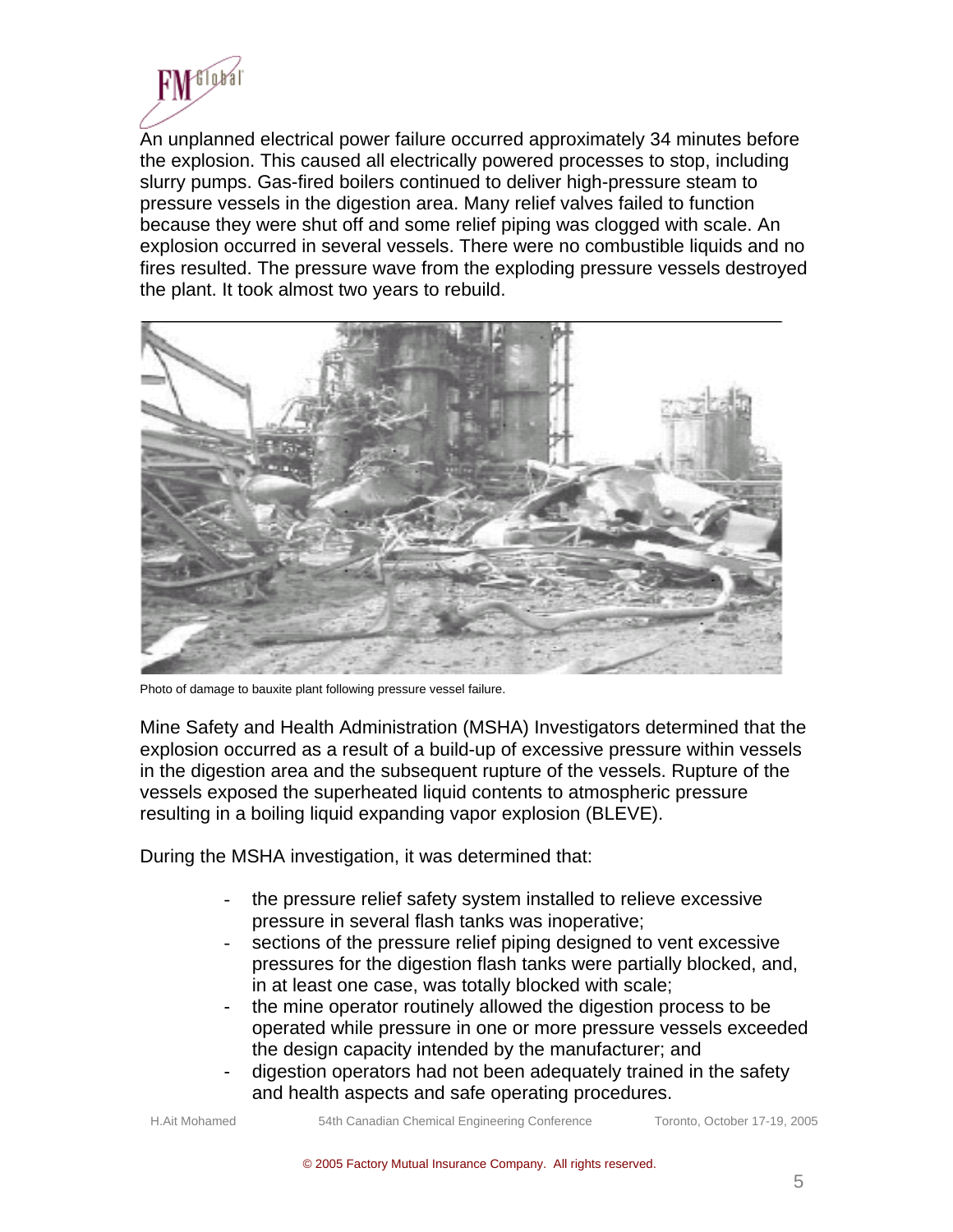

There are many representative PSM failures associated with this incident including:

- o No formal oversight PSM program in place;
- o A lack of process hazard analyses;
- o Poor mechanical integrity of pressure relief valves and piping systems;
- o No management of change;and
- o Inexperienced operators.

#### **Case Study No 2:**

Summary of the incident

On July 17, 2001, an explosion involving sulfuric acid occurred in Delaware City, Delaware. A work crew had been repairing a catwalk above a sulfuric acid storage tank farm when a spark from their hot work ignited flammable vapors in one of the tanks. This tank had holes in its roof and shell due to corrosion. The tank collapsed, and one the contract workers was killed; eight others were injured. A significant volume of sulfuric acid was released to the environment.



Large sulfuric acid storage tank collapsed after an explosion (Courtesy CSB (11)).

The root causes were determined to be:

 $\circ$  The company did not have an adequate mechanical integrity management system to prevent and address safety and environmental hazards from the deterioration of H2SO4 storage tanks.

- The repeated recommendations for an internal inspection were not taken in consideration.

- A leak in the shell of tank, observed in May 2001, was not repaired. Instead, the tank remained in service.

o MOC systems inadequately addressed conversion of the tanks from fresh to spent acid service.

H.Ait Mohamed 54th Canadian Chemical Engineering Conference Toronto, October 17-19, 2005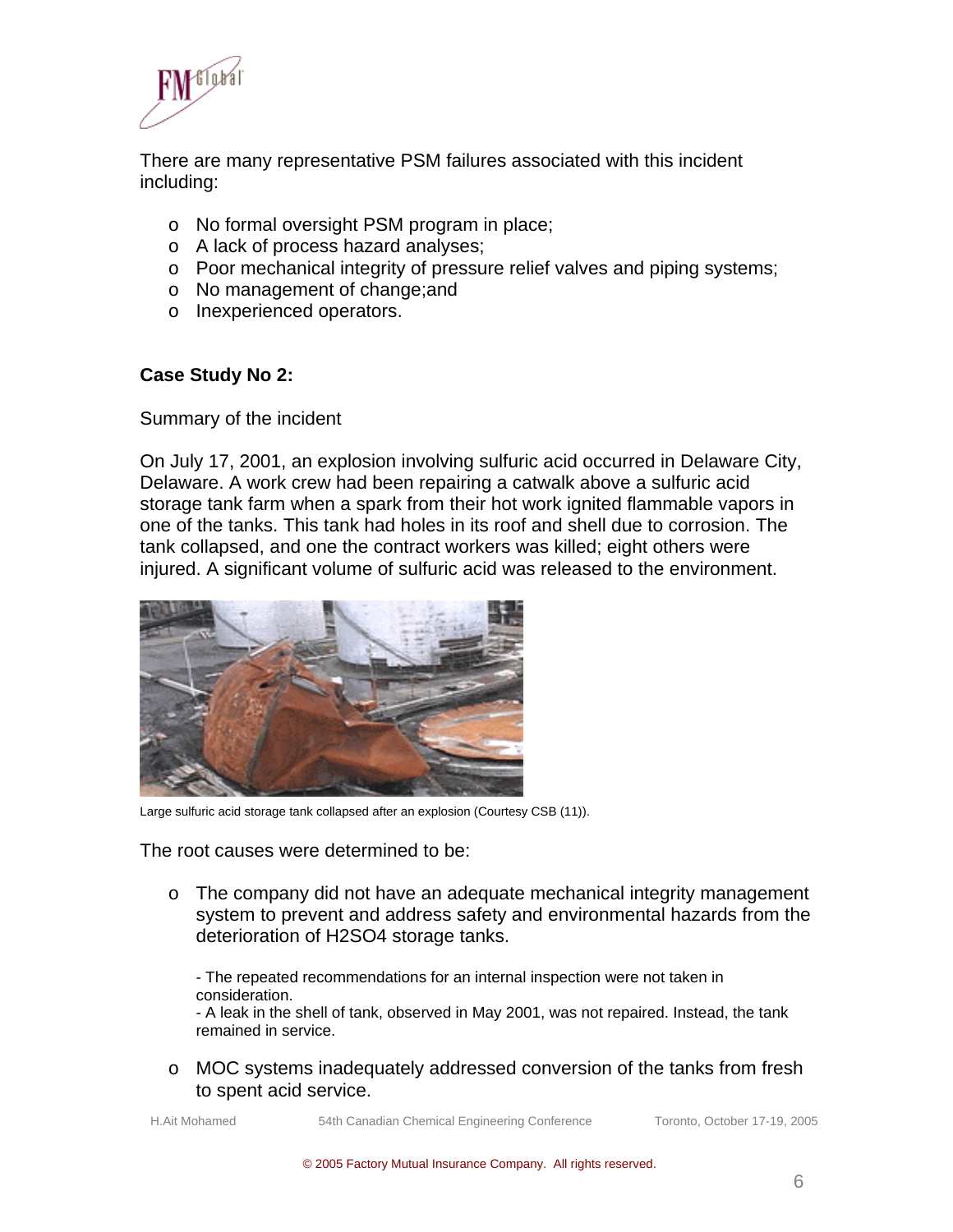

- No engineering calculations were made to determine proper sizing for the inerting system.

- The tank conversion was completed without review of changes by technical experts, process hazard analyses, or prestartup safety reviews–all elements of a proper MOC program.

o Hot work program was inadequate.

#### *Pulp & Paper*

#### **Case Study No 3:**

Summary of the incident:

On January 16, 2002, highly toxic hydrogen sulfide gas leaked from a sewer manway at a pulp and paper mill in Pennington, Alabama. Several people working near the manway were exposed to the gas. Two contractors were killed. Eight people were injured. The County paramedics who transported the victims to hospitals reported symptoms of hydrogen sulfide exposure.

Sodium hydrosulfide (NaSH) was being unloaded on January 15–16. The unloading station consists of a large concrete pad sloped to a collection drain. The pit collects rainwater, condensate, and occasionally spilled chemicals from the unloading station. The job required contractor employees to work in or near the oil pit, which–at the time of the incident on January 16–contained liquid. It estimated that it was typical for approximately 5 gallons of NaSH to collect in the oil pit from various sources (pump leaking, flushing unloading lines, etc.) during each offloading of a tank truck. Fifteen tank trucks of NaSH had unloaded in the 24 hours prior to the incident. To avoid having the construction crew stand in the fluid-filled pit, an operator opened a valve to drain the oil pit. The valve was then closed and relocked. In the same area, three Transport tank trucks arrived carrying NaSH. With the assistance of plant operators, one of the truck drivers connected his vehicle to the unloading hose. Witnesses estimated that when the connection was made, up to 5 gallons of NaSH spilled to the collection drain. On the day of the incident, sulfuric acid was being added to the acid sewer to control pH downstream in the effluent area. NaSH from the oil pit and the collection drain drained to the sewer and reacted with the sulfuric acid to form H2S. Within 5 minutes, an invisible cloud of H2S gas leaked through a gap in the seal of a manway. This incident is a reactive chemical incident as defined in the U.S. Chemical Safety and Hazard Investigation Board (CSB) reactive chemical hazard investigation $10$ .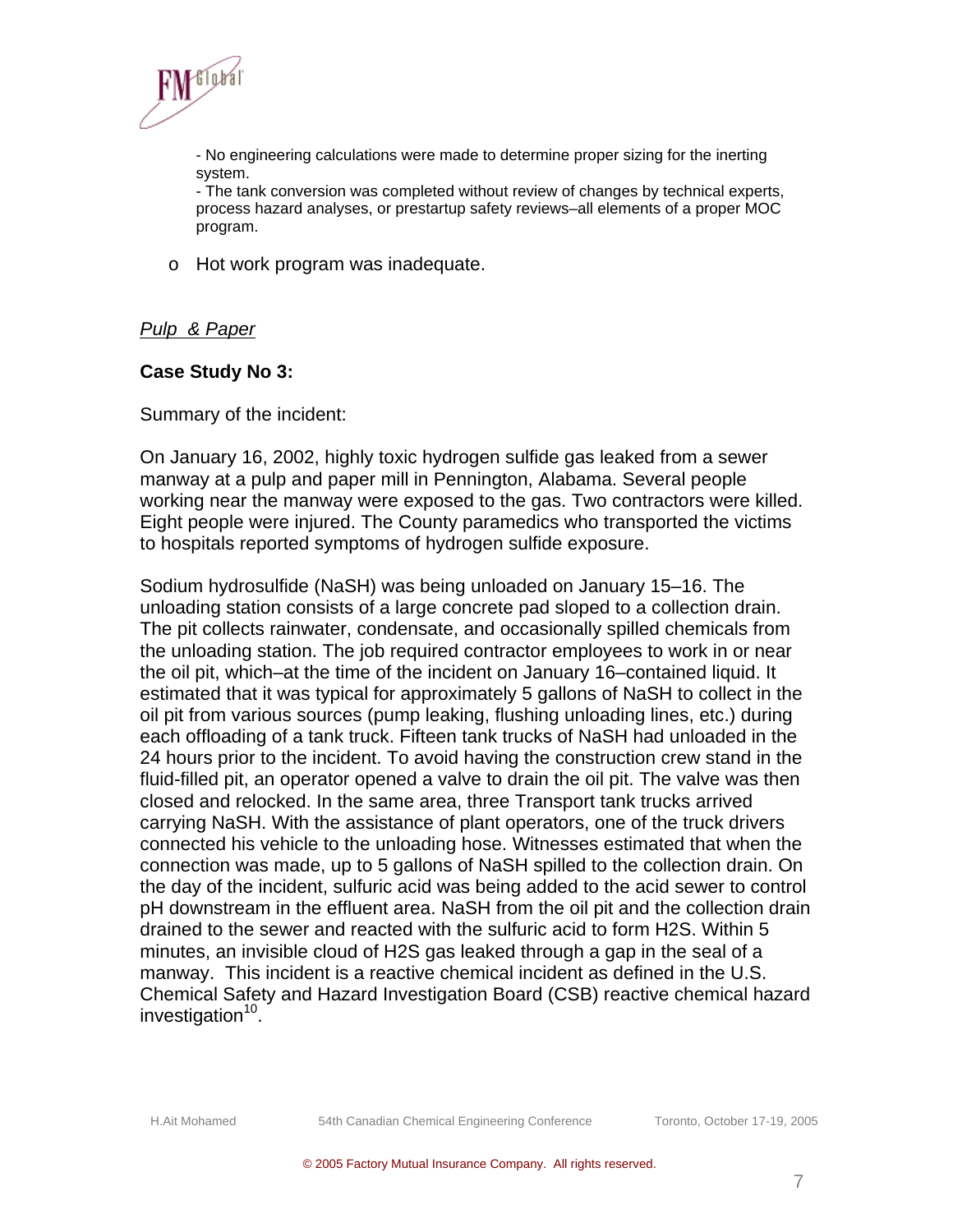



*Oil pit and adjacent tank truck unloading station (courtesy of CSB (10)).* 

The Mill uses the Kraft process to produce pulp. Pulp is a material derived from wood chips. It is the main raw material in making paper. In this process, a mixture of chemicals called the pulping liquor is used to treat wood chips that will be processed into pulp. The pulping liquor is made of sodium hydroxide and sodium sulfide. This pulping liquor is recycled through the process and occasionally fresh chemicals are added to the liquor in order to maintain proper liquor chemistry. Sodium hydrosulfide, or NaSH, which was involved in this incident, was one of these make-up chemicals.



*Approximate locations of the 10 victims ("A" through "J")-courtesy of CSB-(10).* 

#### Recommendations include the following:

- Apply good engineering and process safety principles to process sewer systems;
- Evaluate process sewers where chemicals may collect and interact, and identify potential hazardous reaction scenarios;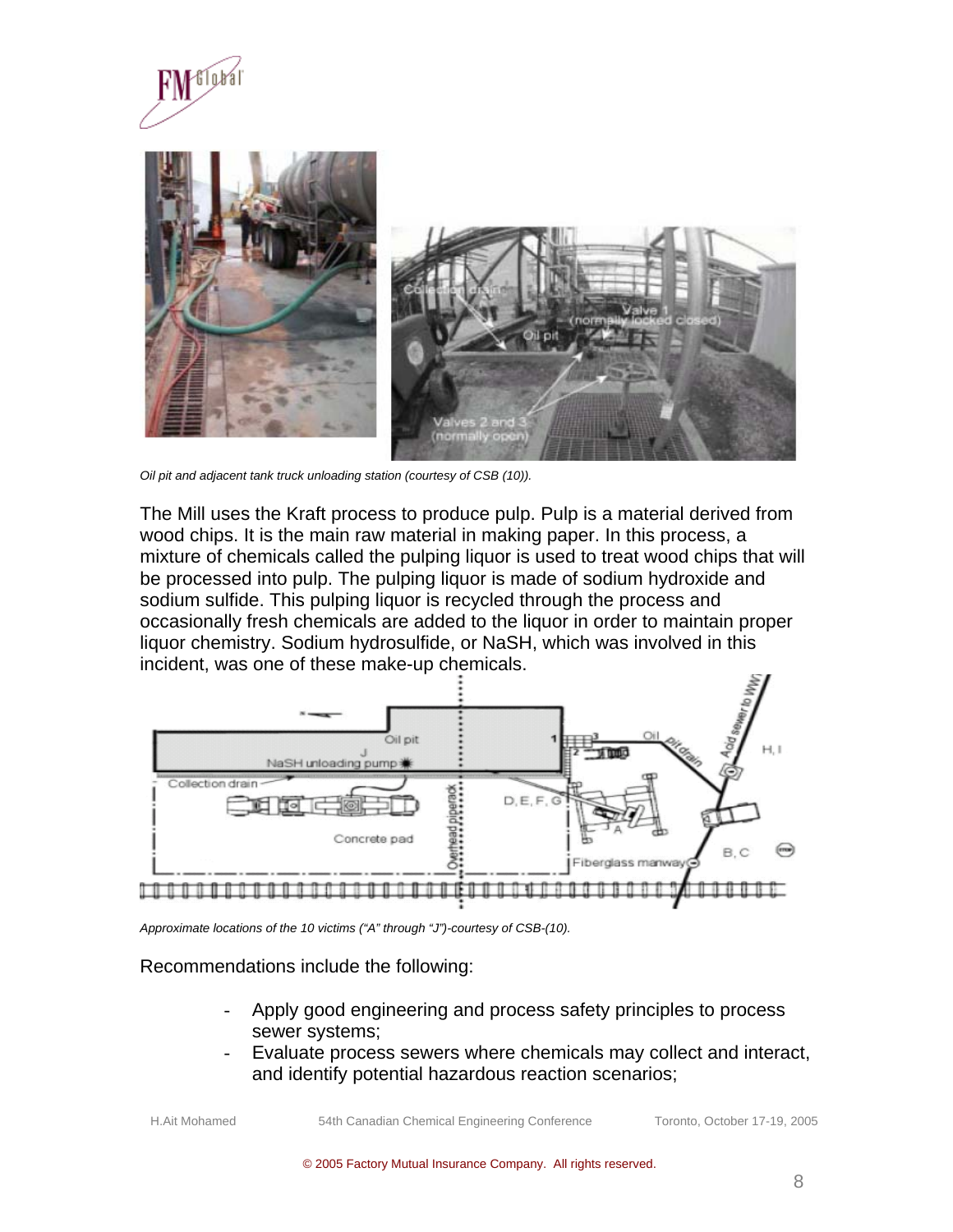

- Identify areas where hydrogen sulfide could be present, institute safeguards to limit exposure and require appropriate training;
- Update emergency response plans

## **CONCLUSIONS**

These three incidents at widely differing industrial plants emphasize how important it is to properly implement and adhere to PSM. The cost of not implementing effective incident prevention can be very high. These incidents caused loss of life, impact to the environment, property damage and business interruption.

All could have been avoided if management systems such as PSM had been in place or more effective.

According to Kelly H. Ferguson $^9$ , a study by FM Global shows that a breakdown in PSM is the root cause of nearly all losses in the CPI and other industries with chemical processes. The study concludes that facilities with culturally embedded and effectively implemented PSM programs are significantly less likely to suffer a high-impact loss.

Hopefully the case studies presented in this paper will help promote awareness, understanding, and use of Process Safety Management tools, and techniques within Canadian facilities. The widespread use of PSM can be a valuable tool for the mining and pulp and paper industries to eliminate or mitigate process related incidents. Further development of PSM ideas for implementation and best practices in occupancies other than chemical is strongly encouraged.

## **REFERENCES**

2. L.J. Moore, *Using Process Safety Management to manage Risk in Mineral and Metals Processing Facilities*, The Australasian Institute of Mining and Metallurgy Mining Risk Management Conference, Sydney, NSW, 9-12 September 2003

3. Process Safety Management, U.S. Department of Labor, Occupational Safety and Health Administration, OSHA 3131-2000

4. FM Global Loss Prevention Data Sheet 7-43, *Loss Prevention in Chemical Plants*, 2001, Factory Mutual Insurance Company

5. Tom Boughner, *The Discipline of Process Safety Management and how it's Relevant to the Pulp and Paper Industry*, PSM conference

6. Safety Bulletin, Sodium Hydrosulfide, U.S. Chemical Safety and Hazard

H.Ait Mohamed 54th Canadian Chemical Engineering Conference Toronto, October 17-19, 2005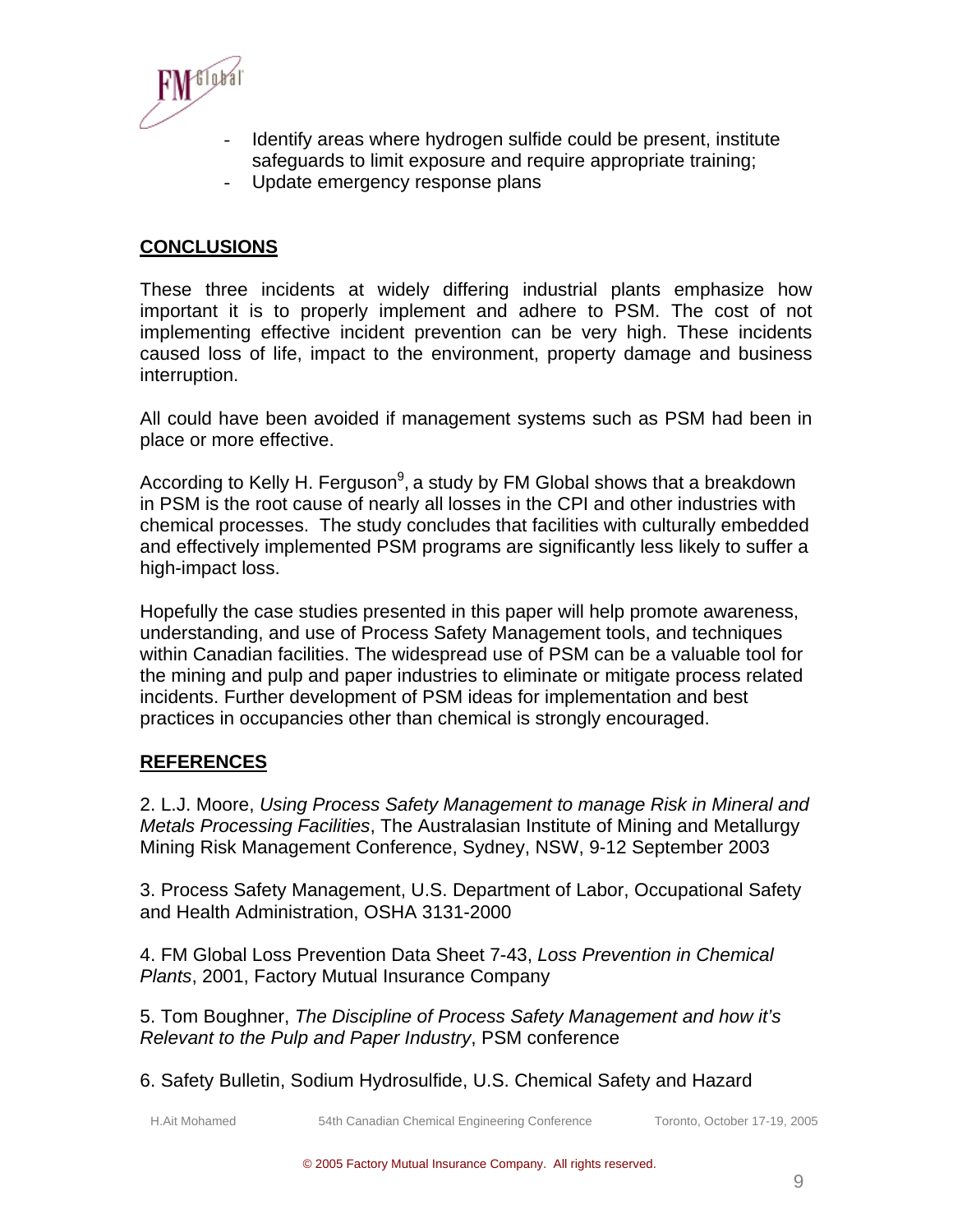

Investigation Board, November 2004

7. Orzog, *Management of Change or Change of Management*, ioMosaic **Corporation** 

8. http://www.cheminst.ca/divisions/psm

9. Kelly H. Ferguson, *Risks and Rewards*, Risk Management-editorial supplement to Pulp & Paper

10. Investigation Report, Hydrogen Sulfide Poisoning, U.S. Chemical Safety and Hazard Investigation Board, January 16-2002.

11. Motiva Enterprises Sulfuric Acid Tank Explosion, Delaware City, DE, U.S. Chemical Safety and Hazard Investigation Board, July 17, 2001.

12. CCPS G-10, 1992, Guidelines for Technical Management of Chemical Process Safety New York, Centre for Chemical Process Safety of the American Institute of Chemical Engineers.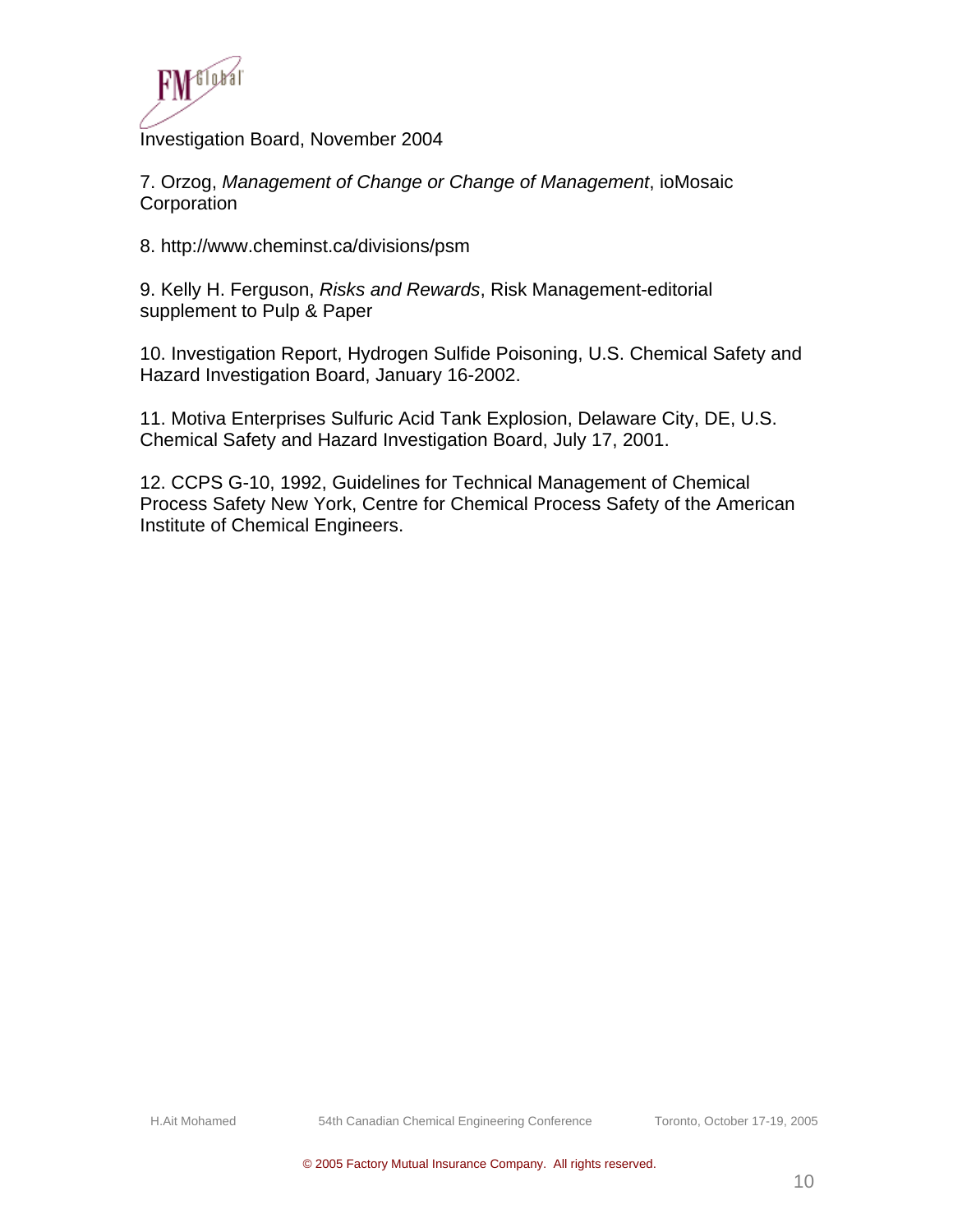

## **Appendix 1**

There are many hazardous processes in the mineral and metallurgical refining industries that might benefit from a PSM oversight program<sup>2</sup>. Examples are:

- Air separation plants (oxygen production),
- Hydrogen reforming or electrolysis facilities,
- Ammonia refrigeration systems;
- Fuel gas combustion trains;
- Bauxite-to-alumina production plants;
- Solvent extraction electro winning (SX-EW) plants;
- Lixiviation processes that liberate hydrogen gas by acid-metal reaction;
- Leaching using high pressure-high temperature autoclave technology;
- Carbon-in-pulp and carbon-in-leach gold recovery processes;
- Flotation reagent preparation and handling in concentrator mills;
- Heat transfer fluid systems;
- Smelting, converting, sintering and roasting furnaces and processes;
- Cooling water systems for molten metal processes;
- Sulfur burning and waste emission metallurgical acid plants; and
- Air cleaning plants;